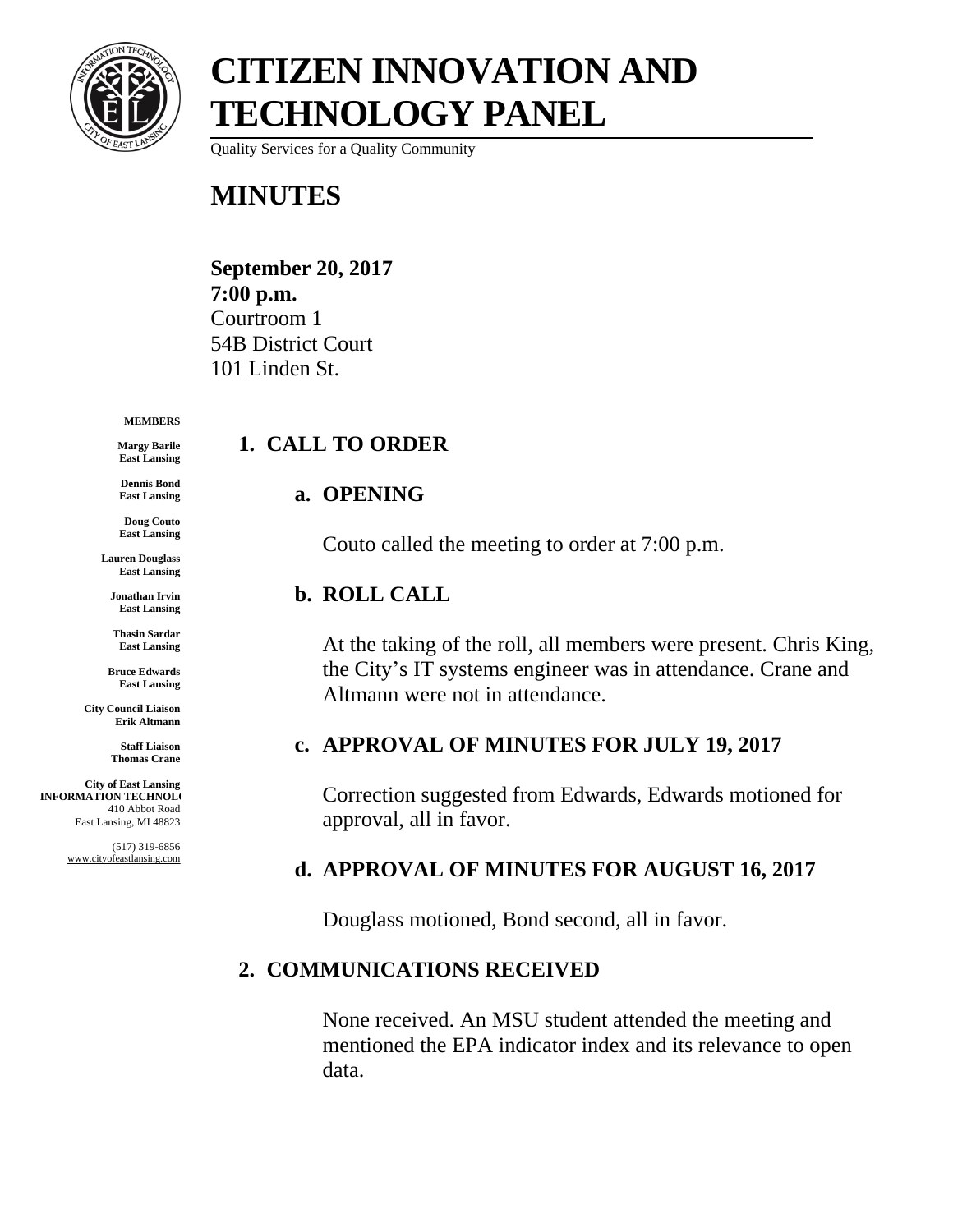Quality Services for a Quality Community

#### **3. PUBLIC ANNOUNCEMENTS**

# **4. ANNOUNCEMENTS**

Couto mentioned the many meetings listed covering the Income Tax proposal. Couto updated the panel that he had contacted the Senior Commission. Couto commented about Robot Week at the East Lansing Public Library. Couto wondered if the East Lansing Public Library could host some of the technology initiatives and adding capacity at the Senior Prime Time Center. Douglass commented on the success of Robot Week.

#### **5. UNFINISHED BUSINESS**

### **a. Open Data Discussion**

Edwards provided handouts for an executive order from the City of Hartford, Connecticut. Explained the role of the Sunlight Foundation versus Bloomberg and small cities. Edwards discussed whether we have open data, policy, or a management team. Edwards stated that cities currently display data in spreadsheet or PDF formats. The City of East Lansing already uses some formats of open data like CrimeMapping. Edwards discussed the pro and cons of using Open Data and how the effort can be established moving forward.

# **b. MSU Innovation and Technology**

Couto updated the panel on a location and agenda change for the October 18, 2017 meeting. The MSU Innovation and Technology group will have speakers at 6:00 pm followed by a reception, all are invited. Our meeting will be held in a conference room at the MSU Innovation Center at 7:00 pm.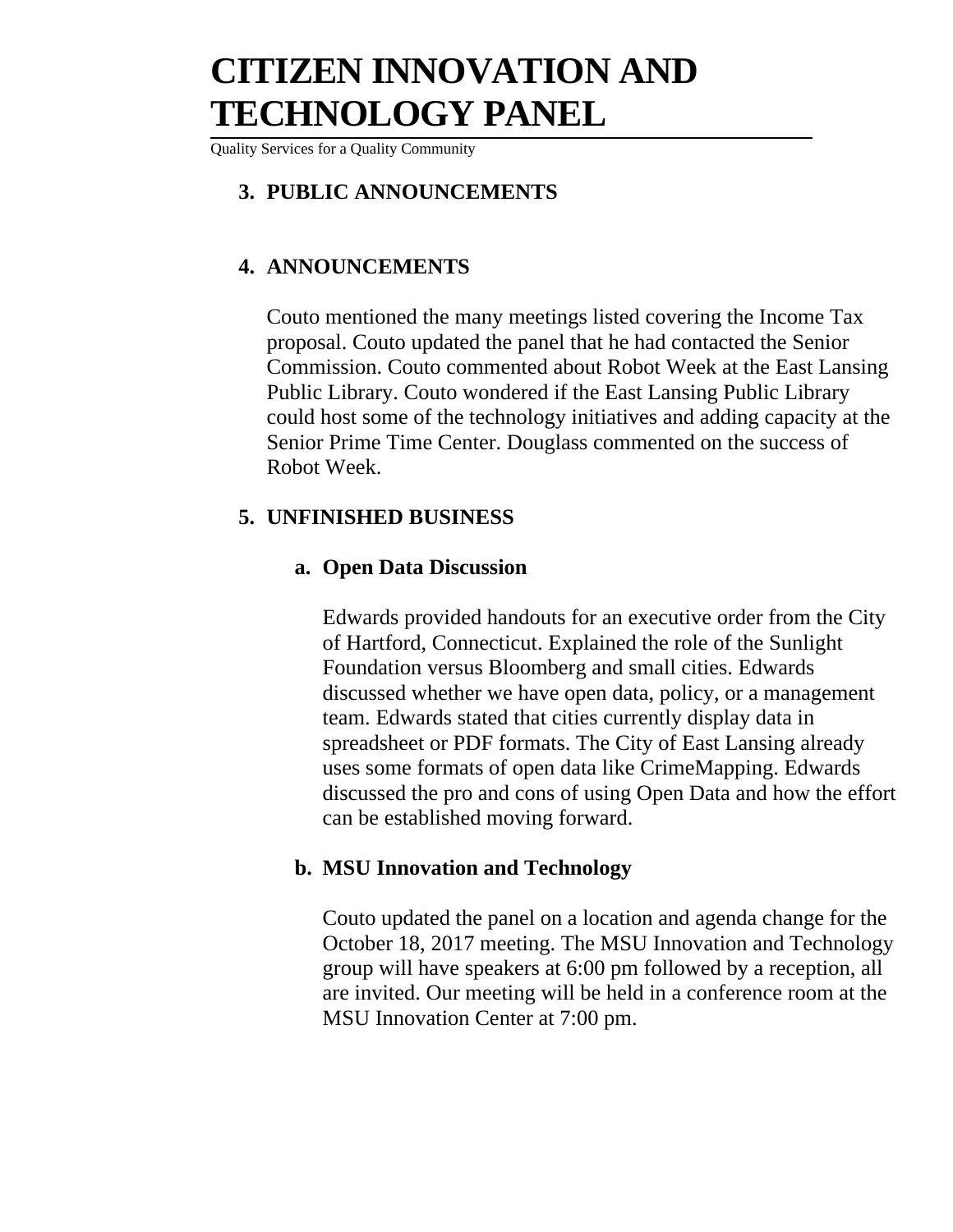Quality Services for a Quality Community

# **6. NEW BUSINESS**

### **a. Digital City summary**

Couto discussed the top technology and initiatives that are a focus for most cities that apply to be a digital city winner.

#### **b. Panel Member Assignments**

Couto asked everyone to select a couple of cities that were included in the top ten list of digital cities. Panel members were asked to research the assigned cities and provide recommendations and observations.

The following panel members were assigned the following digital city winners. Couto was assigned Roanoke, VA and Williamsburg, VA. Edwards was assigned Brooklyn Park, MN, Shawnee, KS and Schaumburg, IL. Bond was assigned Lynchburg, VA and Ann Arbor, MI. Douglass was assigned Palo Alto, CA and Hudson, OH. Sardar was assigned Boulder, CO and Tamarac, FL. Irvin was assigned Newport Beach, CA and De Soto, TX.

#### **7. COMMITTEE OF THE WHOLE AND ACTION ITEMS**

Couto mentioned some possible ideas for adoption by the City of East Lansing that included a technology replacement plan, a civic coding brigade, neighborhood information all collected in a singular location, searchable maps and citizen budget input. Couto suggested that the size of the IT department should also be investigated.

# **8. REPORT BY COMMITTEE OF THE WHOLE AND ACTION ITEMS**